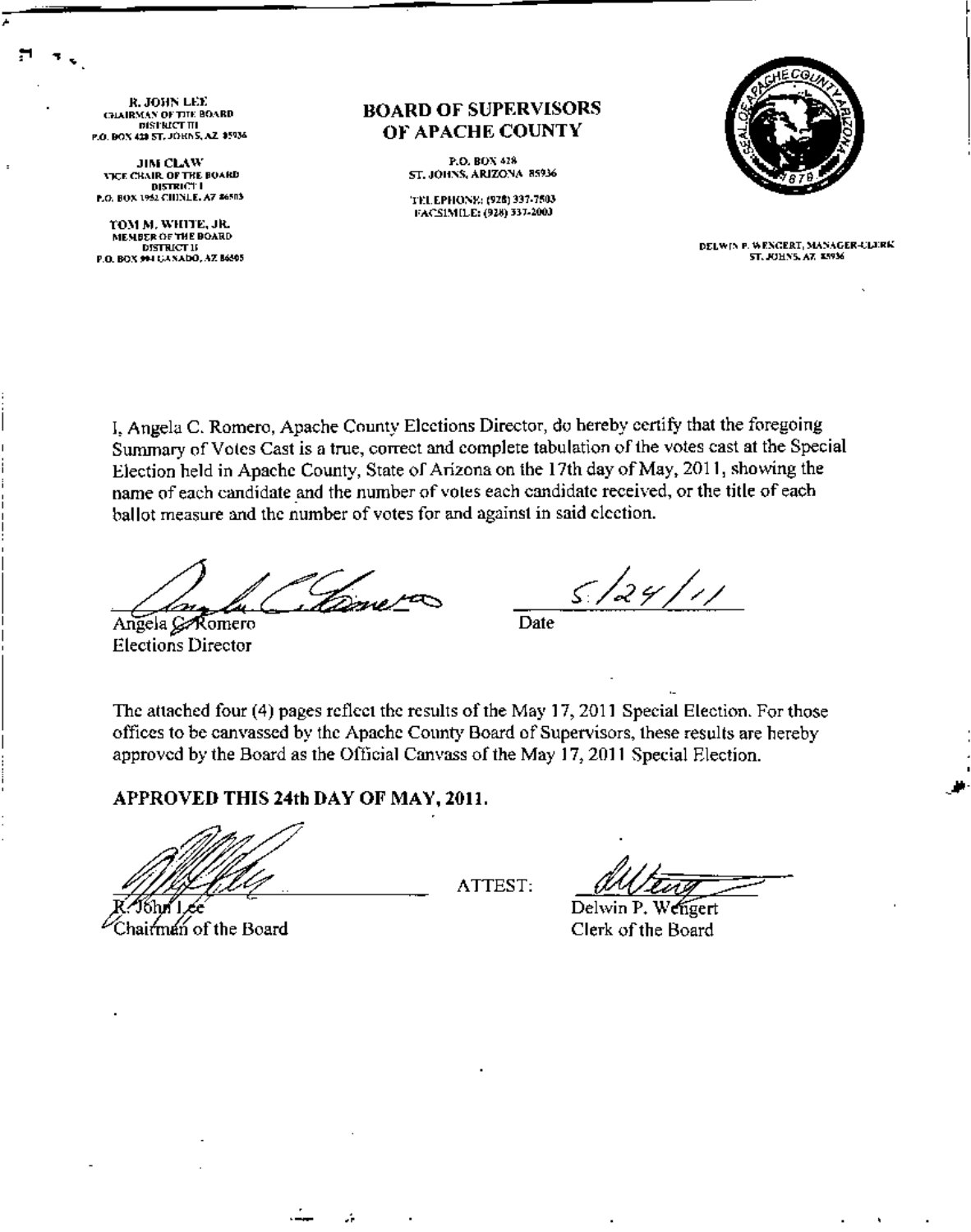| Date:05/18/11<br>Election Summary Report<br>Time:09:48:02<br>2011 May Special Election<br>Page:1 of I<br>Summary For Jurisdiction Wide, All Counters, All Races<br>OFFICIAL RESULTS |                                           |                                               |  |  |
|-------------------------------------------------------------------------------------------------------------------------------------------------------------------------------------|-------------------------------------------|-----------------------------------------------|--|--|
| 30.21%<br>Registered Voters 1986 - Cards Cast 600                                                                                                                                   | Num, Report Precinct 1 - Num. Reporting 1 | 100.00%                                       |  |  |
| City of St. Johns Council<br>Number of Precincts<br>Precincts Reporting<br><b>Times Counted</b><br>Total Votes                                                                      | Total<br>600/1986<br>1059                 | 100.0%<br>30.2%                               |  |  |
| ORONA, BECKY<br>PATTERSON, RYAN NICH<br>PEARCE, RICK<br>UDALL, SPENCE<br>Write-in Votes                                                                                             | 263<br>265<br>260<br>268<br>3.            | 24.83%<br>25.02%<br>24.55%<br>25.31%<br>0.28% |  |  |

 $\cdot$ 

ä,

 $\epsilon^{\mu}$ 

 $\mathcal{L}^{\text{max}}_{\text{max}}$  , where  $\mathcal{L}^{\text{max}}_{\text{max}}$ 

 $\overline{\phantom{a}}$ 

 $\bar{\phi}$ 

 $\Box$ 

 $\frac{2\pi}{\sqrt{2}}\frac{1}{\log\frac{1}{\sqrt{2}}}$ 

 $\blacksquare$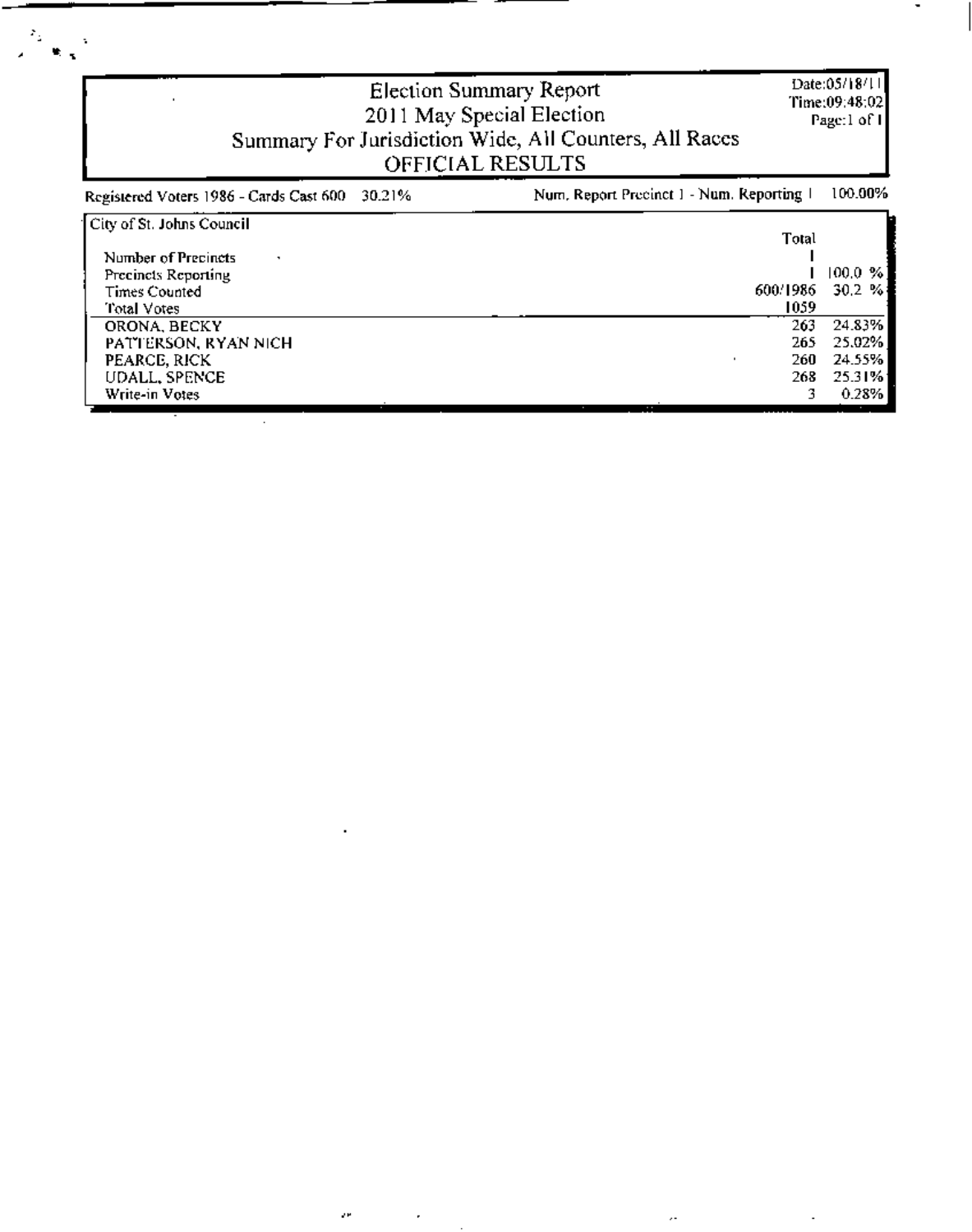# Statement of Votes Cast 2011 May Special Election<br>SOVC For Jurisdiction Wide, All Counters, All Races OFFICIAL RESULTS

Date:05/18/11 Time:09:49:26 Page:1 of 3

 $\cdot$ 

٩Ĺ,

| <b>TURN OUT</b>                                                                                                |  |               |
|----------------------------------------------------------------------------------------------------------------|--|---------------|
|                                                                                                                |  |               |
| $\begin{array}{ l l }\n\hline\n\text{Reg.} & \text{Cards} \\ \text{Veters} & \text{Cas} & \hline\n\end{array}$ |  | l‰<br>Turnout |
|                                                                                                                |  |               |

| Jurisdiction Wide                              |      |     |        |
|------------------------------------------------|------|-----|--------|
| 12 - Coronado 12.2 - 61 - St Johns 61.2 / 61.4 |      |     |        |
| Polling                                        | 1986 | 245 | 12.34% |
| Early                                          | 1986 | 344 | 17.32% |
| Provisional                                    | 1986 |     | 0.55%  |
| Total                                          | 1986 | 600 | 10.21% |
| Total                                          |      |     |        |
| Polling                                        | 1986 | 245 | 12.34% |
| Early                                          | 1986 | 344 | 17.32% |
| Provisional                                    | 1986 | 1 l | 0.55%  |
| Total                                          | 1986 | 600 | 30.21% |
|                                                |      |     |        |

Ξ,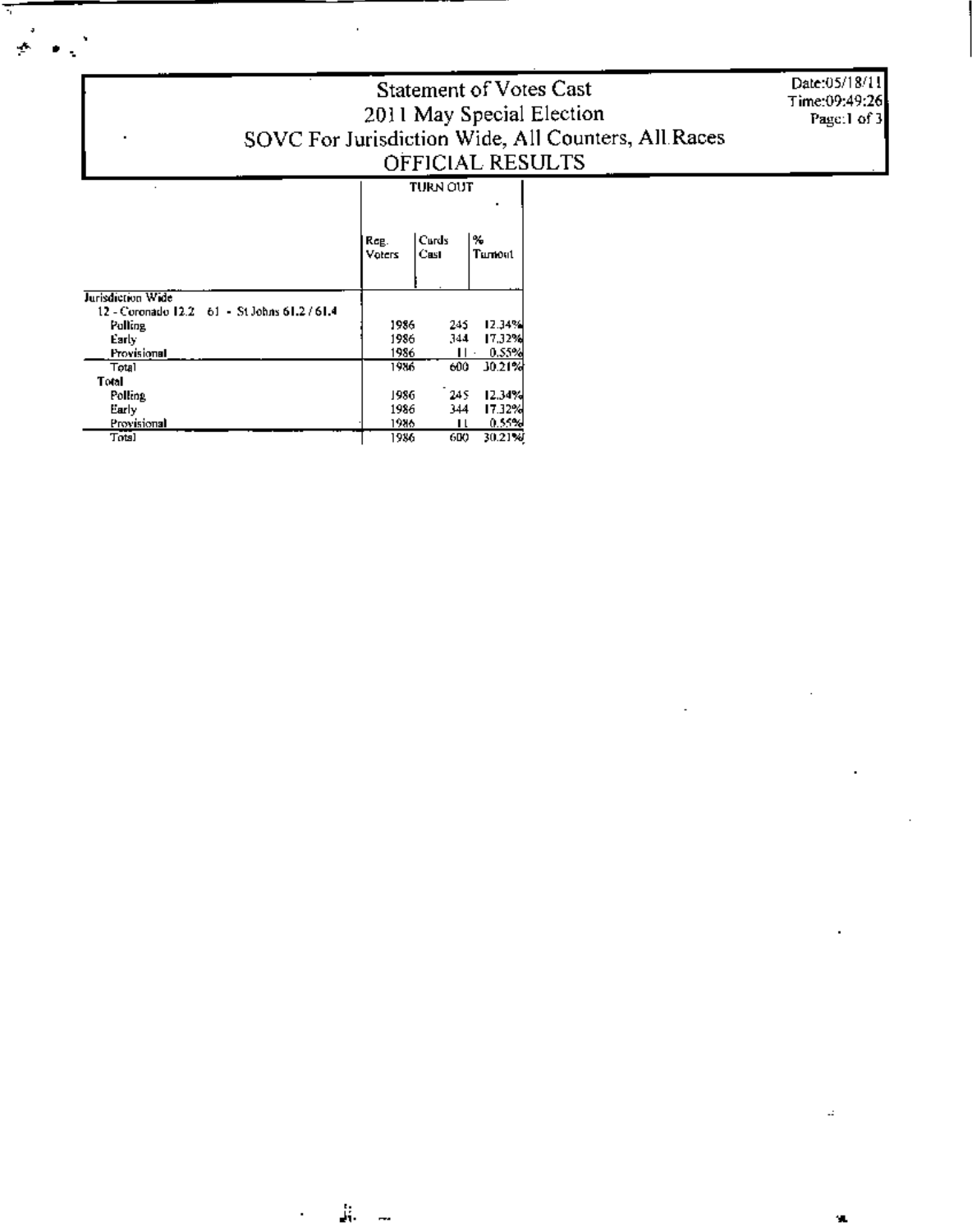Date:05/18/11 Time:09:49:26 Page:2 of 3

÷. ъ,

# Statement of Votes Cast 2011 May Special Election SOVC For Jurisdiction Wide, All Counters, All Races OFFICIAL RESULTS

 $\beta \rightarrow \zeta^2$ 

### City of St. Johns Council ORONA BECKY PATTERSON, Reg. Times Total PEARCE, RICK Voices Counted Votes RYAN NICH Jurisdiction Wide 12 - Coronado 12.2 - 61 - St Johns 61.2 / 61.4 Polling 1986 245 445 103 23 15% 107 24:04% 120 26.97% Early<sup>1</sup> 1986 344 597 155 25.96% 156 26.13% 134 22,45% Provisional 1986  $\mathbf{H}$  $\overline{17}$ 23.53%  $6.35.29%$ 4  $17.65%$ 3. Total 1986 1059  $600$ 263 24.83% 265 25.02% 260 24.55%  $\ddot{\phantom{a}}$ Total Pulling 1986 245 103 23.15% 445 107 24:04% 120 26.97% Early 1986 344 597 156 26.13% 155 25.96% 134 22,45% Provisional 1986  $17$ 23.53%  $\mathbf{H}$  $\overline{3}$ 17.65% 35.29%  $\blacktriangleleft$ 6 Total 1986  $600$ 1059 263 24.83% 265 25.02% 260 24.55%

 $\ddot{\phantom{a}}$